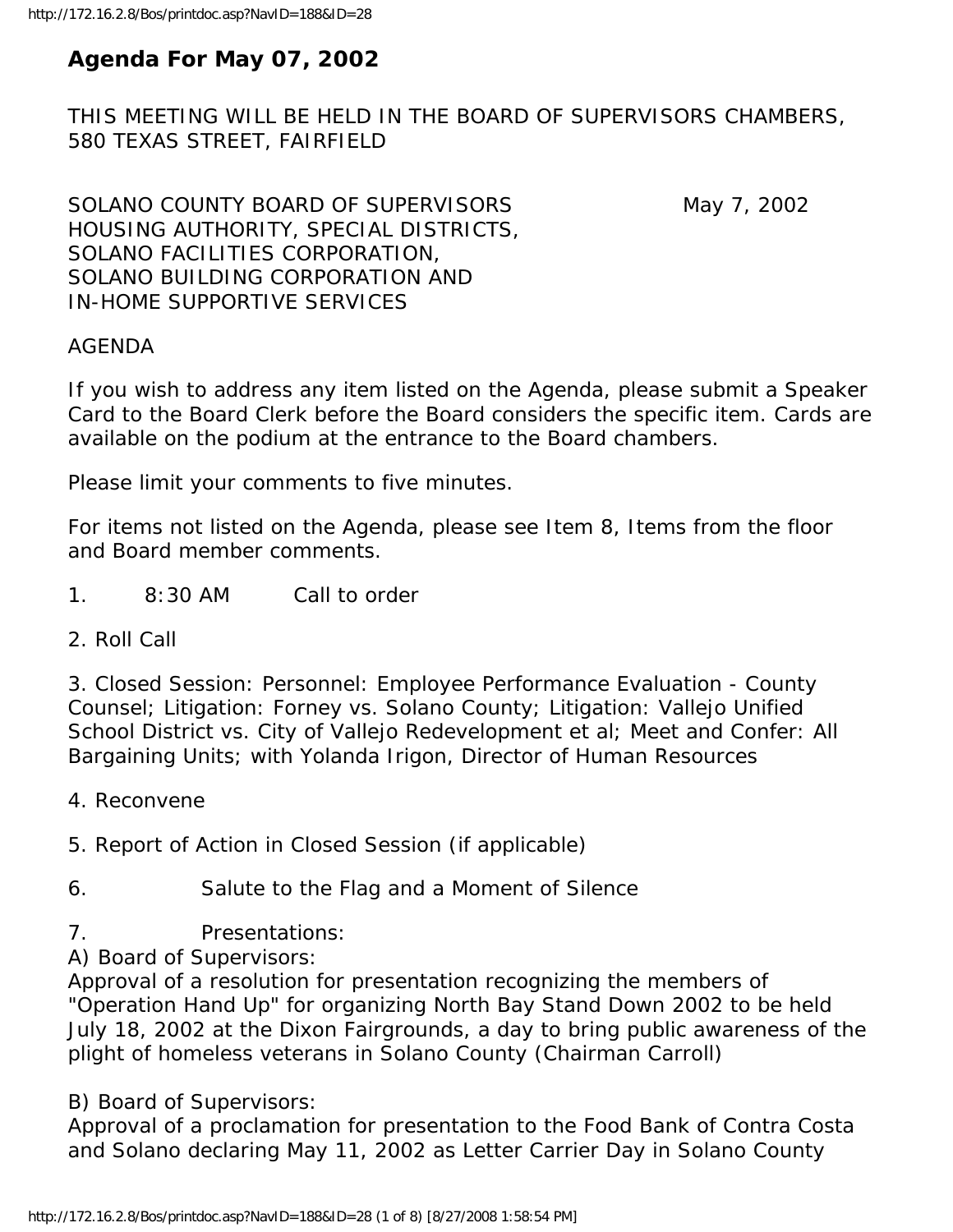(Supervisor Kromm)

C) Superior Court of California, County of Solano:

Presentation and approval of a resolution supporting the establishment of May as National Drug Court Month

D) Children''s Network of Solano County:

Approval of a proclamation for presentation to the Local Child Care Planning Council recognizing May 10, 2002 as Child Care Provider Appreciation Day

E) Health and Social Services:

Approval of a resolution for presentation to the Health and Social Services Department in recognition of their work to improve access to health care for Solano County residents (Supervisor Kromm)

F) Health and Social Services:

Approval of a resolution for presentation proclaiming May as Mental Health Month in Solano County

8. Items from the floor and Board member comments

This is your opportunity to address the Board on a matter not listed on the Agenda, but it must be within the subject matter jurisdiction of the Board. Please submit a Speaker Card before the first speaker is called and limit your comments to five minutes.

9. Additions to or Deletions from the Agenda

10. Approval of the Agenda

11. Approval of Consent Calendar

The Board considers all matters listed under the Consent Calendar to be routine and will adopt them in one motion. There will be no discussion on these items before the Board votes on the motion unless Board members, staff or the public request specific items be discussed and/or removed from the Consent Calendar. If you wish to address specific items on the Consent Calendar, please submit a Speaker Card before the Board takes action on the Consent Calendar and appropriately limit your comments to five minutes.

CONSENT CALENDAR

GENERAL GOVERNMENT

12. Clerk of the Board of Supervisors: Approval of Minutes: Board of Supervisors April 9, 2002

13. Auditor-Controller:

Approval of the quarterly examination of the books of the Solano County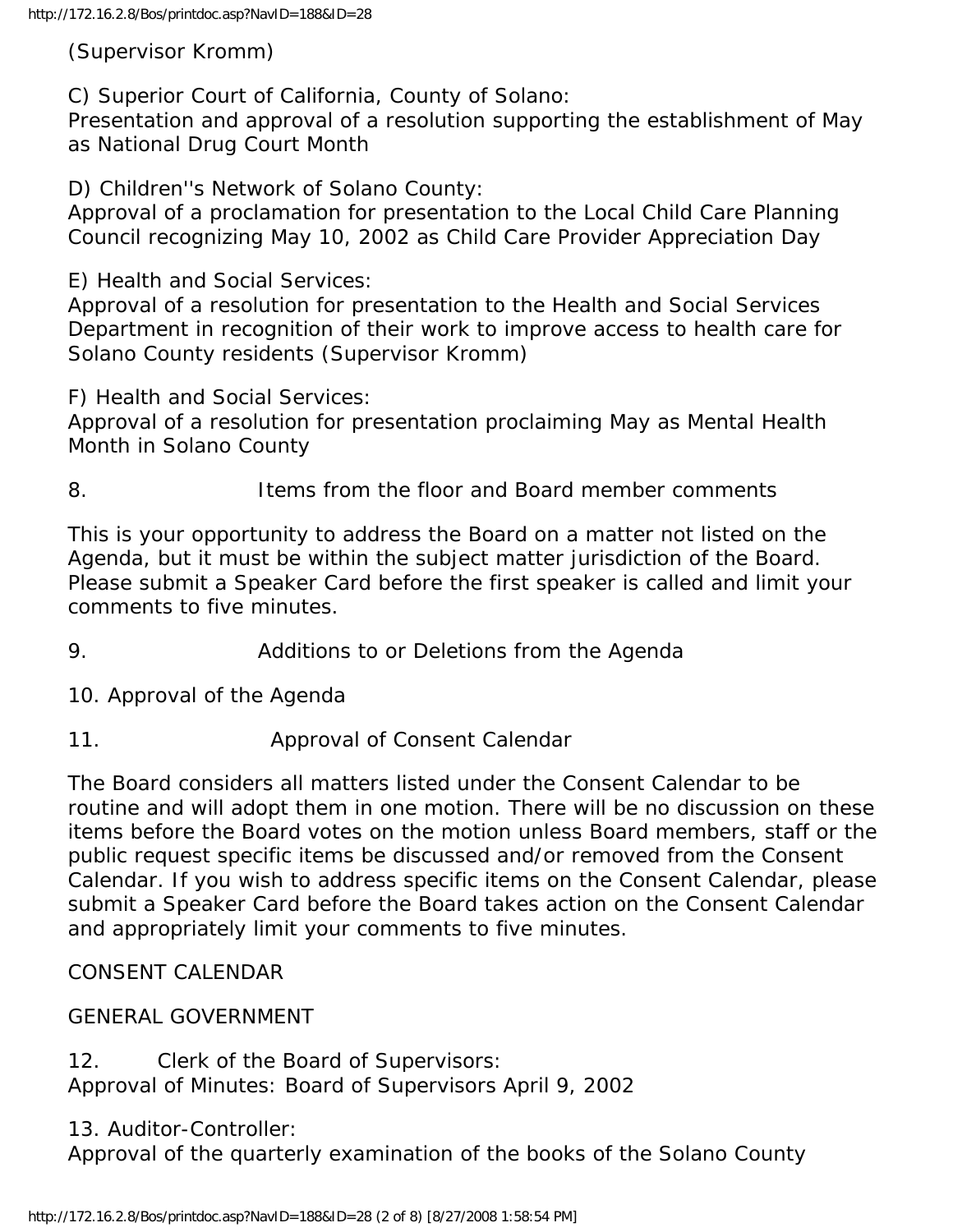Treasury as of March 18, 2002 with all funds totaling \$414,752,486

14. County Counsel:

A) Approval of the revised Conflict of Interest Code for the Solano County Office of Education (no financial impact)

B) Approval of a resolution distributing \$3,100 to the County in unclaimed excess proceeds from a tax default sale of APN 0071-052-470 at public auction on May 31, 2000 (County received all taxes and penalties for parcel)

15. Treasurer-Tax Collector-County Clerk:

A) Approval of a resolution authorizing the issuance and sale of 2002-2003 Tax and Revenue Anticipation Notes (TRANS) dated July 2, 2002 in an amount not to exceed \$15,000,000

B) Authorize the Benicia Unified School District, Dixon Unified School District and Travis Unified School District to issue 2002-2003 Tax and Revenue Anticipation Notes as part of the California School Boards Association Finance Corporation cash flow borrowing program (no financial impact to County)

## HEALTH AND SOCIAL SERVICES

16. Health and Social Services:

A) Approval of the Second Amendment to the Agreement with Joscelyn C. Jones increasing the contract amount by \$25,000 for a total contract amount of \$89,950 to conduct hearings for Solano County and out-of-county patients at California Specialty Hospital and Telecare Solano Psychiatric Health Facility for the period of July 1, 2001 through June 30, 2002 (no new County funding required)

 B) Approval of an agreement with Pharmatox, Inc. in the amount of \$200,000 for the period of October 1, 2001 to June 30, 2003 and an agreement with Healthy Partnerships, Inc. in the amount of \$79,980 for the period of January 1, 2002 to June 30, 2003 both to provide Substance Abuse Drug Medi-Cal (DMC) Treatment Services; approval of an appropriation transfer in the amount of \$177,000 from Unanticipated Revenue for contract expenditures (4/5 vote required) (contracts funded through Drug Medi-Cal reimbursement - no County funding required)

## CRIMINAL JUSTICE

17. Sheriff/Coroner/Public Administrator:

A) Approval of a resolution and plaque honoring Chief Deputy Ed McKee for twenty-eight years of service to Solano County (unable to be present)

B) Approval of a resolution authorizing executive staff members (Gary Stanton, Rick Fuller, Michael Medvedoff) to submit and certify claims to the State Controller''s Office under Section 4750 of the California Penal Code (no funding required)

C) Adoption of a resolution approving and authorizing the Sheriff to sign a grant application with the State Department of Boating and Waterways to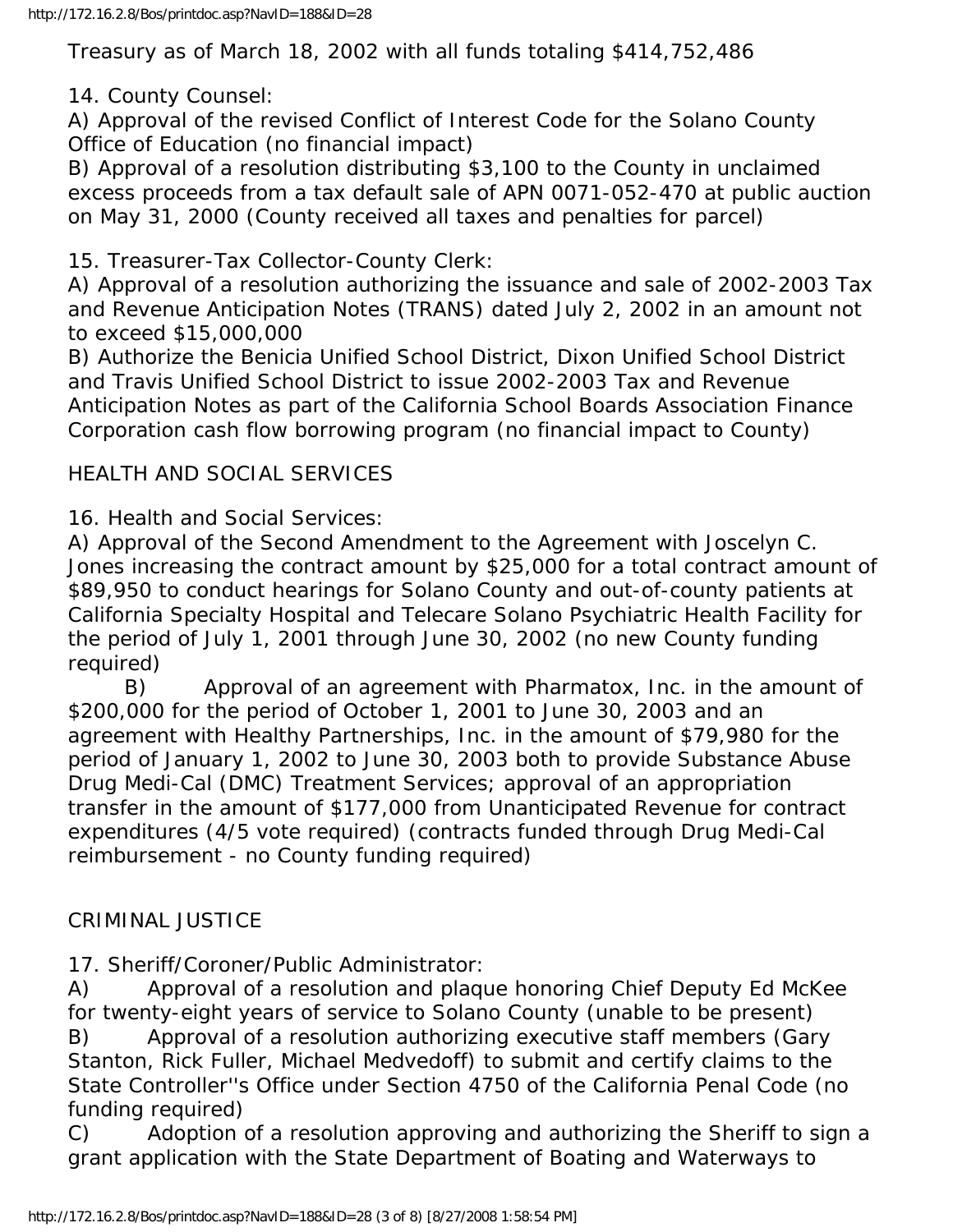secure funding for the County Boating Safety Program for FY2003/2004 in the amount of \$193,103; adoption of a resolution approving the participation of Suisun City in the State Boating Safety Program Grant with the County of Solano (property tax share of \$133,831 and County General Fund contribution of \$183,384 to fund the remainder of program costs)

### 18. Public Defender:

Approval of a resolution authorizing the Public Defender to sign and submit a grant application to the Office of Criminal Justice Planning in the amount of \$296,571 for the period of FY2002-2005 (\$98,857 for each of the three fiscal years) for the Vertical Defense of Indigents (no County match required - funds will be budgeted in FY2002-2005 budgets)

## 19. District Attorney/Family Support:

A) Approval of a resolution supporting the State of California''s request for relief from a federal penalty for failure to have a statewide child support automation system in place (no financial impact)

B) Approval of a resolution amending the Allocation List to delete 1.0 FTE Senior Family Support Officer position and add 1.0 FTE Supervising Family Support Officer position (additional cost of \$8,533 will be absorbed this year and in next year''s budget - no General Fund impact)

## LAND USE/TRANSPORTATION

20. Transportation:

A) Approval of an agreement with Cutler and Associates to provide property acquisition services for the Pleasants Valley Road Improvement Project in the amount of \$65,800; authorize the County Administrator to execute the agreement (no General Fund impact)

B) Approval of a Notice of Completion for the Benicia Road Rehabilitation Project completed by Bay Cities Paving and Grading, Inc. for a final cost of \$835,559 (no General Fund impact)

21. Environmental Management:

A) Approval of a resolution and plaque honoring Christopher Monske, Planning Program Manager, for over twenty-seven years of service to Solano County (unable to be present)

B) Adoption of a resolution authorizing application to the California Debt Limit Allocation Committee for \$4,000,000 in 2002 Allocation of Private Activity Bonds for the Mortgage Credit Certificate Program and authorizing the reassignment of 25% of any allocation approved by the State to the California Rural Home Mortgage Finance Authority for the Single Family Housing Mortgage Revenue Bond Program

OTHER: None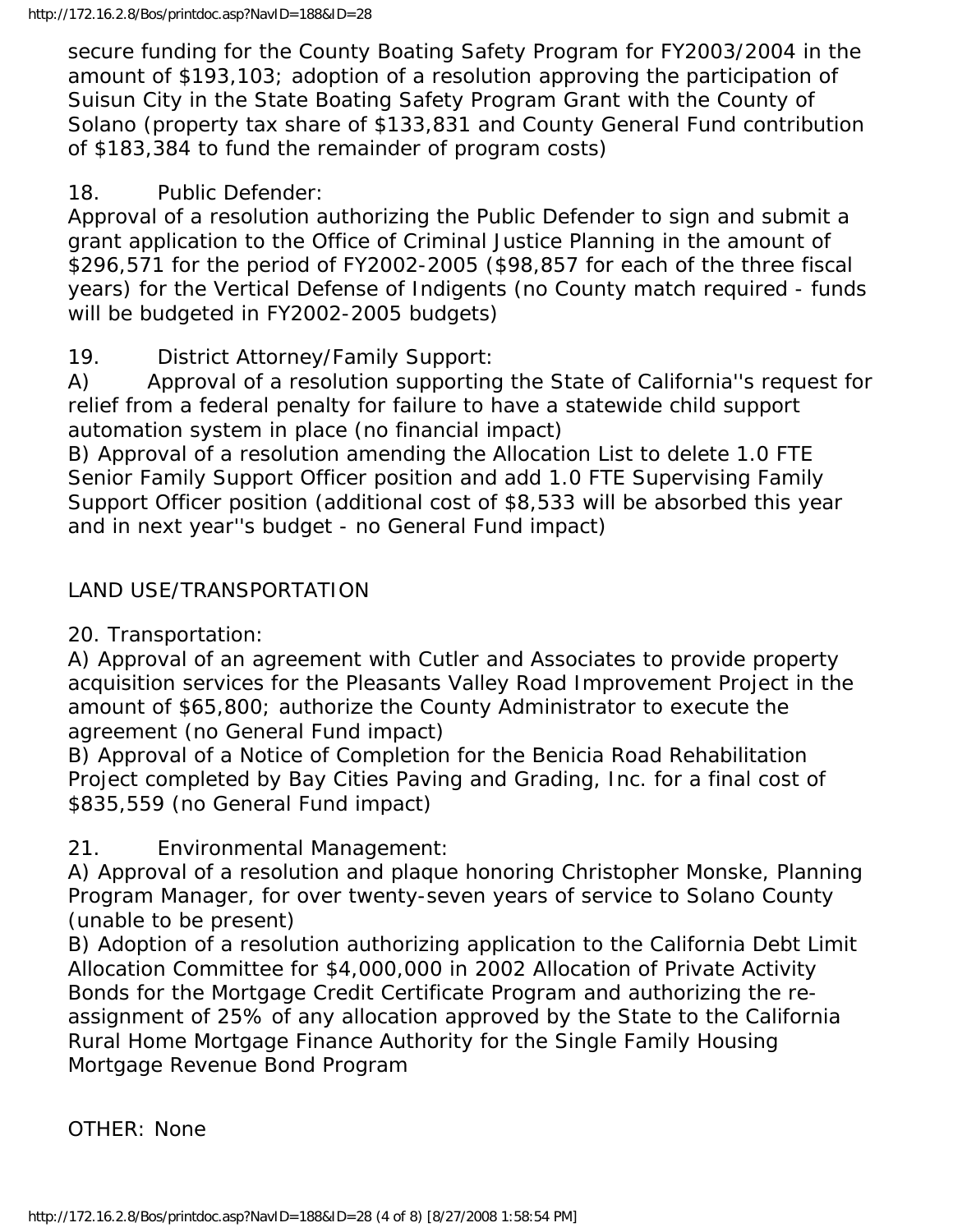### SPECIAL DISTRICTS GOVERNED BY THE BOARD OF SUPERVISORS:

In-Home Supportive Services

22. Human Resources:

Accept the Report of Certification of Election for Representation by Service Employees International Union Local 1280 for In-Home Support Service Providers

### SCHEDULED CALENDAR

23. Rescheduled Consent Items: (Items pulled from Consent Calendar above)

- A) E)
- $B) F)$
- C) G)
- D) H)

### GENERAL GOVERNMENT

24. County Administrator:

A) Presentation of the Third Quarter Financial Report and consider adoption of recommendations included in this Report

B) Consider the recommendation to securitize Solano County''s Master Tobacco Agreement Revenues (MSA); select CSAC Finance Corporation as the County''s vehicle for securitization; adopt a resolution approving the form of and authorizing the execution and delivery of a Joint Powers Agreement creating the California Statewide Financing Authority; adoption of a resolution approving the form of and authorizing the execution and delivery of a purchase and sale agreement, a trust agreement, an escrow agreement and related documents relative to the sale of the County''s Tobacco Settlement Revenues; approve the financing documents;

authorize the County Administrator to sign the final documents and any other documents necessary to effect securitization; direct the establishment of the Solano County Health Endowment Fund; retain the current MSA Trust fund to provide a contingency for State budget uncertainties

C) Consider canceling the Board of Supervisors Meeting of July 23, 2002

D) Discussion of Legislative Action Days, May 15-16, 2002, Sacramento

### 25. Auditor-Controller:

Conduct a noticed/published hearing on the proposed Solano County Criminal Justice Administration (Booking) Fee for FY2002/03; approval of a resolution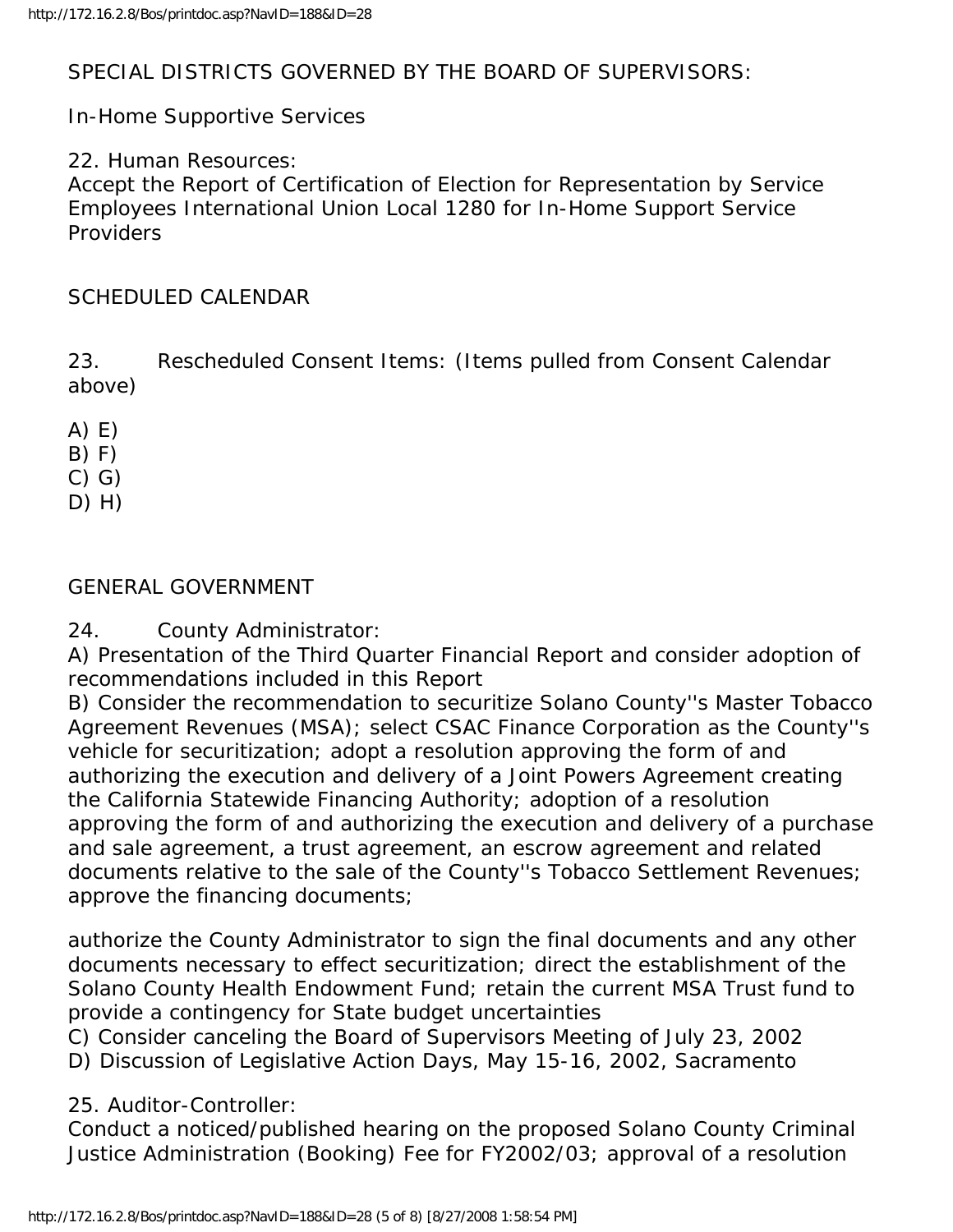containing written findings and determinations and setting the fees

#### 26. Human Resources:

Consider adoption of a Resolution of Intention to provide credit for 2% @50 for eligible Probation Officers; conduct first reading of an ordinance to adopt an amendment to the Public Employees Retirement System (PERS) contract to provide 2% @50 for Probation Officers (waive reading of the ordinance by majority vote)

HEALTH AND SOCIAL SERVICES: None

CRIMINAL JUSTICE: None

LAND USE/TRANSPORTATION

#### 27. Transportation:

Consider initiation of the proceedings for the formation of a Countywide County Service Area (CSA) to provide street lighting services; consolidate the County''s four existing street lighting CSA''s and four existing lighting districts into the newly formed Countywide CSA

#### **OTHER**

28. Library:

Receive a presentation of the final report of the Organizational Study of the Library by Consultant, Jeanne Goodrich; approve the report in concept

#### 2:00 p.m.

### 29. Environmental Management:

Conduct a noticed/published hearing to consider an appeal of the Planning Commission''s denial of Minor Revision to Use Permit U-95-09 involving Mike Lowrie Trucking Company located at 7134 Tremont Road (Dixon area)

### MISCELLANEOUS ITEMS

30. Appointments/Resignations to Boards and Commissions:

### A) Solano County Children''s Network:

Appointment of Karen Lassell and Becky Neithercutt to the Local Child Care Planning Council

### B) County Counsel:

Appointment of Mark Minnis, Darrell Ferreira, and Harry Stewart to the Board of Trustees of Reclamation District #2134

C) Health and Social Services: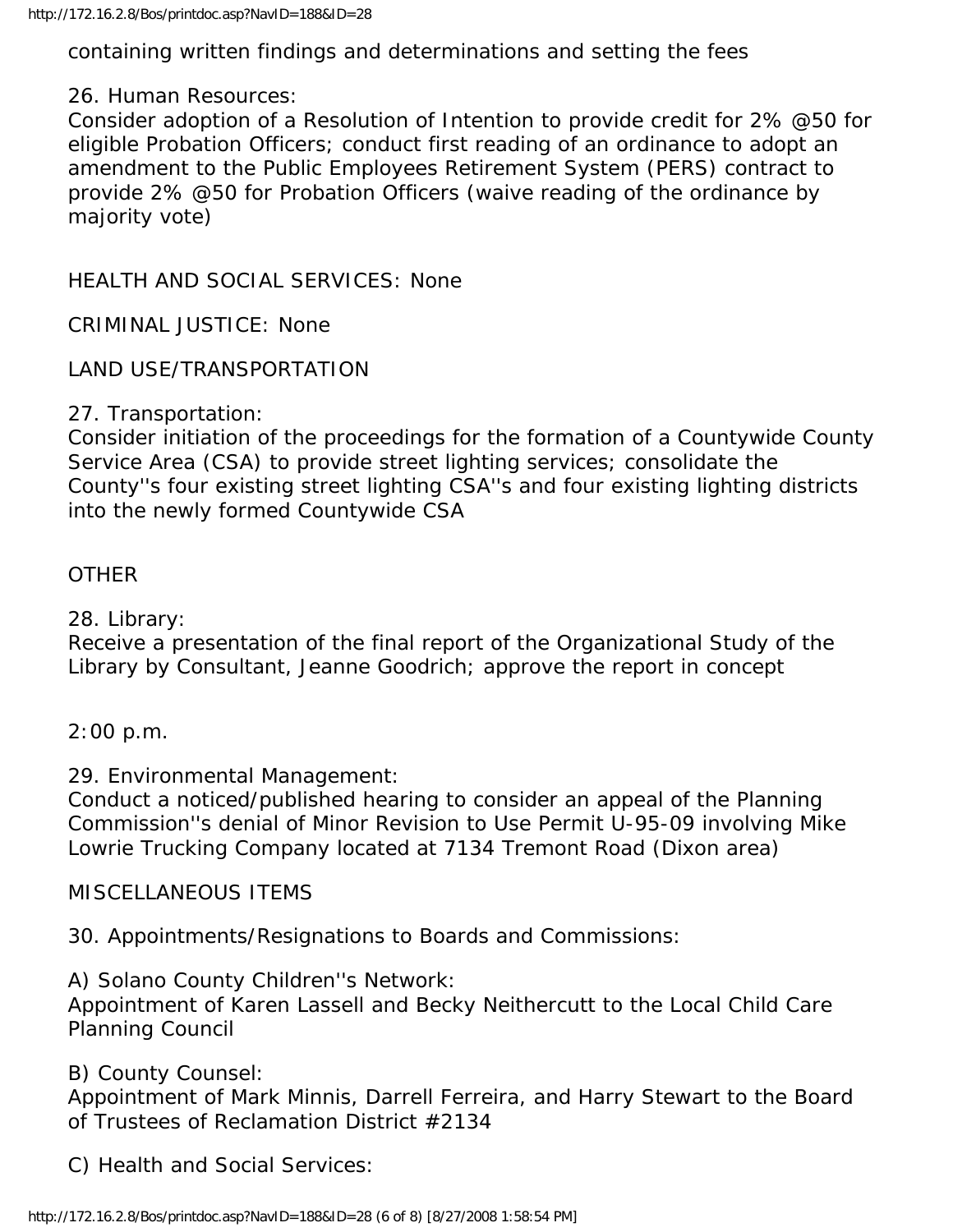Reappointment of Tracey Lee to the Solano County Alcohol and Drug Advisory Board

D) Agriculture:

Appointment of Albert Medvitz and Russell Lester to the Agricultural Advisory **Committee** 

E) Solano County Children''s Network:

Acknowledge the resignation of Bill Hayden, Colette Mackengel, and Chief Laurence Eade from the Children''s Network Council

31. Adjourn

MEETING CALENDAR

5/8 6:30 p.m. SIDS Advisory Committee, 300 Hospital Dr., Basement Classrooms, Vallejo 5/8 6:00 p.m. Solano Transportation Authority, 333 Sunset Ave, Suite 230, Suisun 5/8 9:00 a.m. Yolo-Solano Air Quality Management District, 1947 Galileo Court, Suite 103, Davis 5/8 6:15 p.m. Solano County Fair Board of Directors, Administration Building, Solano County Fairgrounds, Vallejo 5/8 6:00 p.m. Alcohol and Drug Advisory Board, 1735 Enterprise Dr., Bldg. 3, Conf. Rm. 1, FF 5/9 1:30 p.m. Emergency Medical Care Committee, 1735 Enterprise Dr., Bldg. 3, Conf. Rm 1, FF 5/9 6:30 p.m. Solano County Aviation Advisory Commission/Airport Land Use Commission, Nut Tree Airport, Vacaville 5/9 7:00 p.m. Solano County Water Agency, 508 Elmira Rd., Vacaville 5/10 9:00 a.m. Local Task Force for Integrated Waste Management, Fairfield-Suisun Sewer District Office, 1010 Chadbourne Rd., Suisun 5/14 9:00 a.m. Board of Supervisors, 580 Texas St., FF 5/14 4:00 p.m. Maternal, Child, and Adolescent Health Advisory Board, 1735 Enterprise Dr., Bldg. 3, Gain Conf. Rm., FF 5/15 9:30 a.m. BAAQMD 939 Ellis St., San Francisco 5/15 2:00 p.m. Health & Social Services Subcommittee, Board of Supervisors Chambers, 580 Texas St., FF 5/15 4:00 p.m. Solano County Equal Employment Opportunity Committee, 580 Texas St.,Third Floor CAO Conference Room, FF 5/16 10:00 a.m. Solano County Zoning Administrator, Environmental Management, 601 Texas St., FF 5/16 1:00 p.m. BCDC, MetroCenter, 101 Eighth St., Oakland 5/16 4:30 p.m. Solano County Community Action Agency